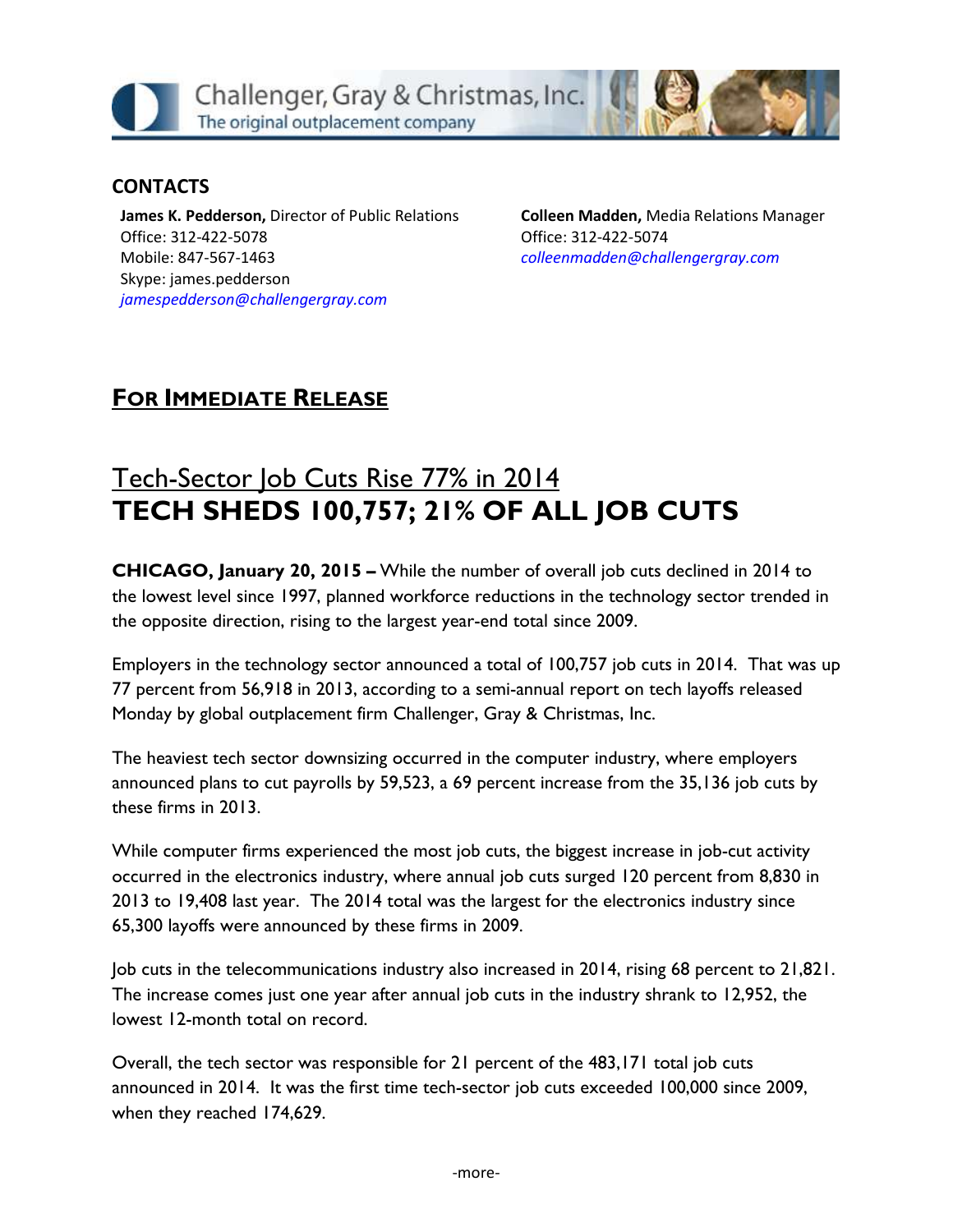"Oddly, the technology sector was among the stronger segments of the economy in 2014 and is likely to be a source for continued growth and job creation in 2015. However, we did see several large scale layoff announcements from tech giants, including 18,000 from Microsoft and 16,000 from Hewlett-Packard, which has now shed more than 50,000 workers since 2013," said John A. Challenger, chief executive officer of Challenger, Gray & Christmas.

"Announcements from other old-guard tech firms, such as Cisco Systems, Intel and Symantec, are not indicative of a sector in decline, but of one that is in flux. Several of the firms announcing job cuts in 2014 mentioned the need to be more nimble and streamlined to remain competitive.

"Technology is sector where trends shift quickly and companies have to be able to pivot in response without enduring several quarters of earnings losses. It is common to see simultaneous job destruction and creation, as employers shed workers in one area, while building up another. So, the heavy downsizing that occurred in this sector last year should not be cause for alarm," noted Challenger.

Indeed, the majority of market analysts are forecasting strong growth for the tech sector, based on heavy demand among consumers and business. The continued expansion of Big Data, cloud computing and the need for stronger information security will drive job growth throughout the industry. In a recent survey by industry trade publication *InformationWeek*, 74 percent of tech professionals see rising demand for IT within their companies, while nearly 60 percent said their companies are boosting IT spending in the coming year.

The biggest obstacle to tech-sector job growth may be a shortage of available workers. Another *InformationWeek* survey found that 88 percent of respondents from companies with 1,000 employees or more said there is an IT talent shortage. Nearly three-quarters of respondents from smaller companies said the same.

# # #